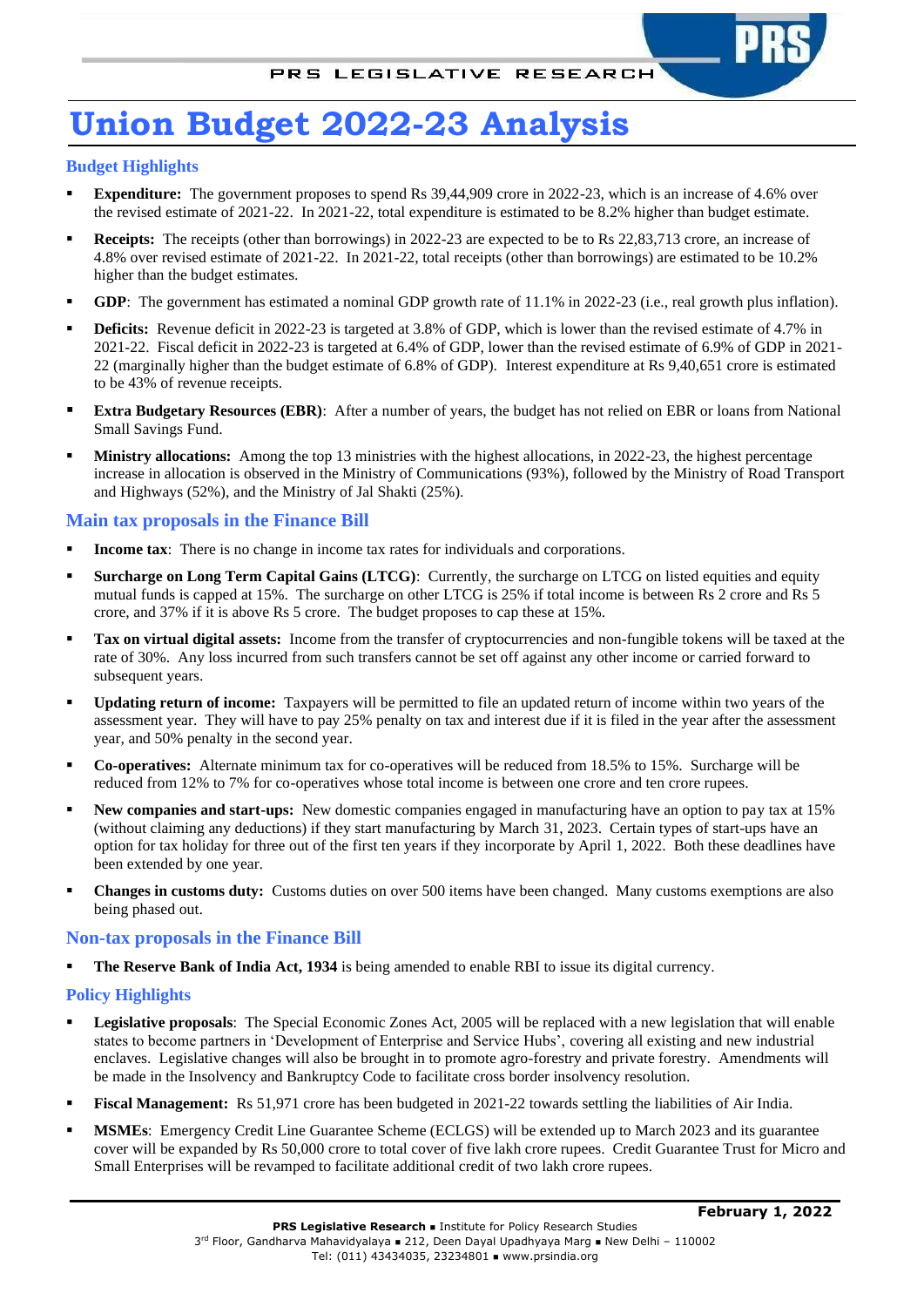- **Health and Nutrition:** Under Ayushman Bharat Digital Mission, an open platform for National Digital Health Ecosystem will be established. It will consist of digital registries of health providers and health facilities, unique health identity, consent framework, and universal access to health facilities. A National Tele Mental Health Programme will be launched to provide access to quality mental health counselling and care services.
- **River linking**: The Ken-Betwa Link Project will be implemented at an estimated cost of Rs 44,605 crore. Five more river linking projects are being implemented.
- **Labour and Employment**: The Digital Ecosystem for Skilling and Livelihood (DESH) Stack e-portal will be launched. The portal will help citizens learn skills, acquire credentials, and assist in finding relevant jobs.
- **Infrastructure:** Projects relating to transport and logistics infrastructure in the National Infrastructure Pipeline will be aligned with PM GatiShakti framework, which was launched last year. The Prime Minister's Development Initiative for North-East (PM-DevINE) will be implemented through the North-Eastern Council to fund development projects in the North-East region. Also, one lakh crore rupees is being allocated to states for catalysing investments, in the form of 50 year interest free loans.
- **Roadways:** The PM GatiShakti Master Plan for Expressways will be formulated in 2022-23. The National Highways network will be expanded by 25,000 km in 2022-23.
- **Railways:** One-station-one-product concept will be implemented to help local businesses and supply chains. 400 new Vande Bharat trains will be developed and manufactured during the next three years. Further, 100 cargo terminals for multimodal logistics facilities will also be developed during the next three years.
- **Telecom**: Spectrum auctions will be conducted to facilitate rollout of 5G mobile services within 2022-23. A scheme for design-led manufacturing will be launched to build an ecosystem for 5G as part of the Production Linked Incentive (PLI) Scheme.
- **Energy and Environment:** A battery swapping policy for electric vehicles will be implemented. Four pilot projects for coal gasification and conversion of coal into chemicals required for the industry will be set-up. Sovereign Green Bonds will be issued in 2022-23 for mobilising resources for green infrastructure.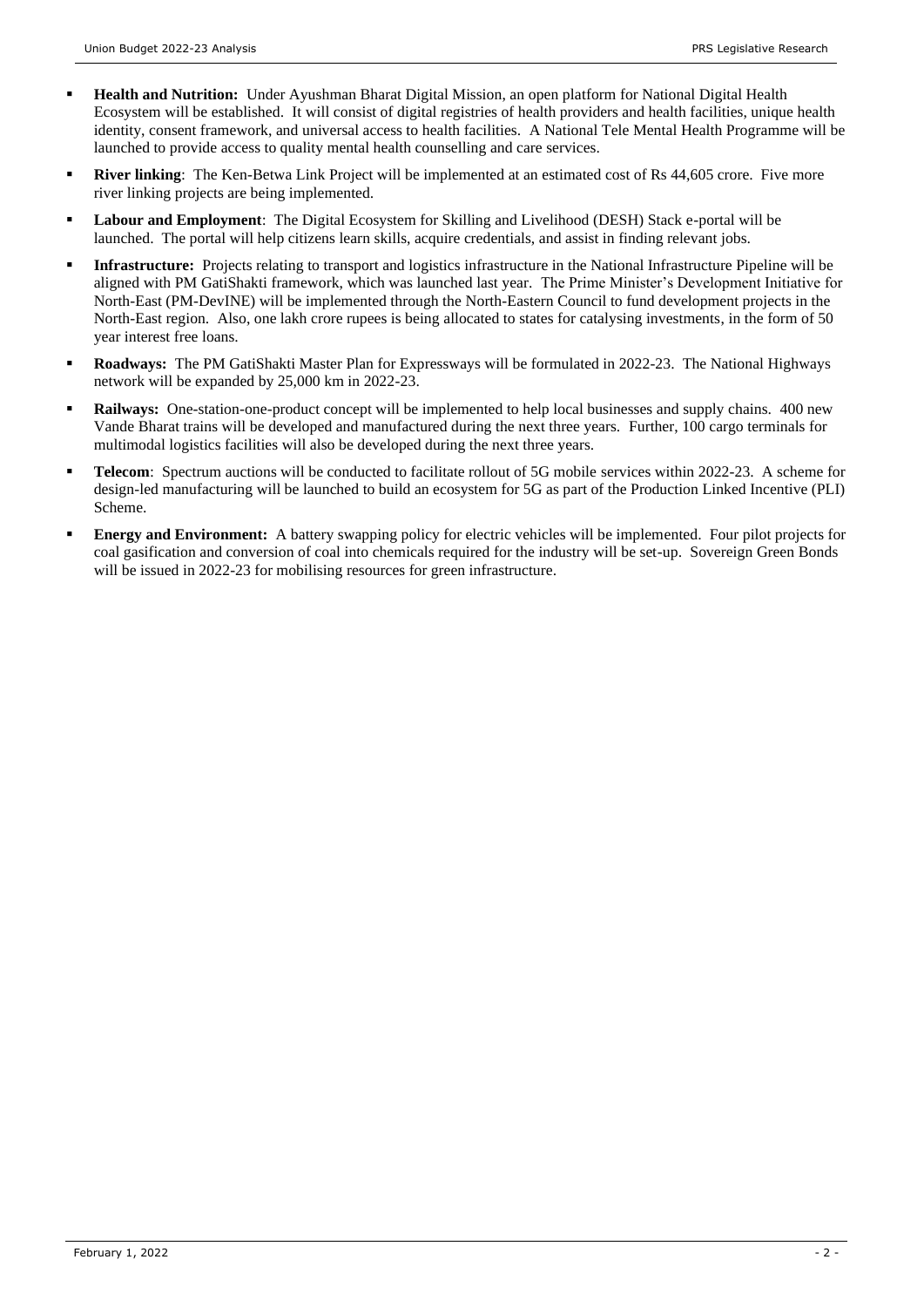### **Budget estimates of 2022-23 as compared to revised estimates of 2021-22**

- **Total Expenditure:** The government is estimated to spend Rs 39,44,909 crore during 2022-23. This is an increase of 4.6% over the revised estimate of 2021-22. Out of the total expenditure, revenue expenditure is estimated to be Rs 31,94,663 crore (0.9% increase) and capital expenditure is estimated to be Rs 7,50,246 crore (24.5% increase). The increase in capital expenditure is mainly due to a substantial increase in loans and advances to state governments. Loans and advances by the central government are estimated to be Rs 1,40,057 crore in 2022-23, an increase of 153% over the revised estimates for 2021-22.
- **Total Receipts:** Government receipts (excluding borrowings) are estimated to be Rs 22,83,713 crore, an increase of 4.8% over the revised estimates of 2021-22. The gap between these receipts and the expenditure will be plugged by borrowings, budgeted to be Rs 16,61,196 crore, an increase of 4.4% over the revised estimate of 2021-22.
- **Transfer to states:** The central government will transfer Rs 16,11,781 crore to states and union territories in 2022-23. This is a marginal increase of 0.5% over the revised estimates of 2021-22. Transfer to states comprises: (i) devolution of Rs 8,16,649 crore out of the divisible pool of central taxes, and (ii) Rs 7,95,132 crore in the form of grants and loans. In 2021-22, as per the revised estimates, Rs 1,59,000 crore will be transferred to states in the form of back-to-back loans in lieu of GST compensation.
- Deficits: Revenue deficit is targeted at 3.8% of GDP, and fiscal deficit is targeted at 6.4% of GDP in 2022-23. The target for primary deficit (which is fiscal deficit excluding interest payments) in 2021-22 is 2.8% of GDP.
- **GDP growth estimate:** The nominal GDP is estimated to grow at a rate of 11.1% in 2022-23.

#### **Table 1: Budget at a Glance 2022-23 (Rs crore)**

|                                              | <b>Actuals</b><br>2020-21 | <b>Budgeted</b><br>2021-22 | <b>Revised</b><br>2021-22 | <b>Budgeted</b><br>2022-23 | % change (RE 2021-22<br>to BE 2022-23) |
|----------------------------------------------|---------------------------|----------------------------|---------------------------|----------------------------|----------------------------------------|
| Revenue Expenditure                          | 30,83,519                 | 29,29,000                  | 31,67,289                 | 31,94,663                  | 0.9%                                   |
| Capital Expenditure                          | 4,26,317                  | 5,54,236                   | 6,02,711                  | 7,50,246                   | 24.5%                                  |
| of which:                                    |                           |                            |                           |                            |                                        |
| Capital Outlay                               | 3,15,826                  | 5,13,862                   | 5,47,457                  | 6,10,189                   | 11.5%                                  |
| Loans and Advances                           | 1,10,491                  | 40,374                     | 55,255                    | 1,40,057                   | 153.5%                                 |
| <b>Total Expenditure</b>                     | 35,09,836                 | 34,83,236                  | 37,70,000                 | 39,44,909                  | 4.6%                                   |
| Revenue Receipts                             | 16,33,920                 | 17,88,424                  | 20,78,936                 | 22,04,422                  | 6.0%                                   |
| Capital Receipts                             | 57,625                    | 1,88,000                   | 99,975                    | 79,291                     | $-20.7%$                               |
| of which:                                    |                           |                            |                           |                            |                                        |
| Recoveries of Loans                          | 19,729                    | 13,000                     | 21,975                    | 14,291                     | $-35.0%$                               |
| Other receipts (including disinvestments)    | 37,897                    | 1,75,000                   | 78,000                    | 65,000                     |                                        |
| <b>Total Receipts (excluding borrowings)</b> | 16,91,545                 | 19,76,424                  | 21,78,911                 | 22,83,713                  | 4.8%                                   |
| Revenue Deficit                              | 14,49,599                 | 11,40,576                  | 10,88,352                 | 9,90,241                   | $-9.0%$                                |
| % of GDP                                     | 7.3%                      | 5.1%                       | 4.7%                      | 3.8%                       |                                        |
| <b>Fiscal Deficit</b>                        | 18,18,291                 | 15,06,812                  | 15,91,089                 | 16,61,196                  | 4.4%                                   |
| % of GDP                                     | 9.2%                      | 6.8%                       | 6.9%                      | 6.4%                       |                                        |
| <b>Primary Deficit</b>                       | 11,38,422                 | 6,97,111                   | 7,77,298                  | 7,20,545                   | $-7.3%$                                |
| % of GDP                                     | 5.8%                      | 3.1%                       | 3.3%                      | 2.8%                       |                                        |

Source: Budget at a Glance, Union Budget Documents 2022-23; PRS.

Expenses which bring a change to the government's assets or liabilities (such as construction of roads or recovery of loans) are capital expenses, and all other expenses are revenue expenses (such as payment of salaries or interest payments). In 2022-23, **capital expenditure** is expected to increase by 24.5% over the revised estimates of 2021-22, to Rs 7,50,246 crore. **Revenue expenditure** is expected to increase by 0.9% over the revised estimates of 2021-22 to Rs 31,94,663 crore.

**Disinvestment** is the government selling its stakes in Public Sector Undertakings (PSUs). In 2021-22, the government is estimated to meet 45% of its disinvestment target (Rs 78,000 crore against a target of Rs 1,75,000 crore). The disinvestment target for 2022-23 is Rs 65,000 crore.



Note: Actual data for 2021-22 is revised estimate. Source: Union Budget documents (various years); PRS.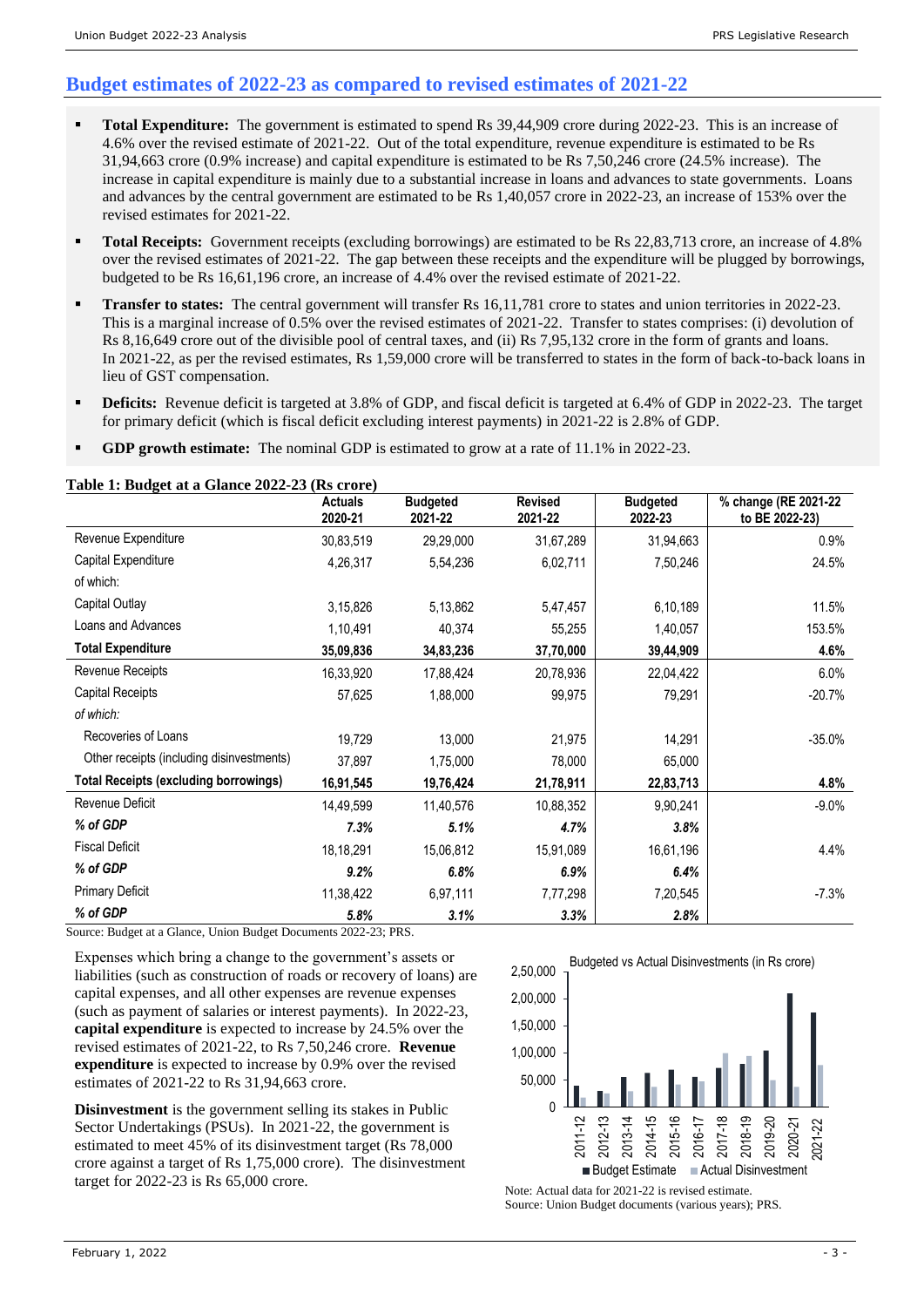### **Receipts Highlights for 2022-23**

- **Receipts** (excluding borrowings) in 2022-23 are estimated to be Rs 22,83,713 crore, an increase of 4.8% over the revised estimates of 2021-22.
- Gross tax revenue is budgeted to increase by 9.6% over the revised estimates of 2021-22, which is lower than the estimated nominal GDP growth of 11.1% in 2022-23. This is mainly on account of a 15% decrease in excise duties. Other taxes are estimated to rise faster than nominal GDP. The net tax revenue of the central government (excluding states' share in taxes) is estimated to be Rs 19,34,771 crore in 2022-23.
- **Devolution to states** from centre's tax revenue is estimated to be Rs 8,16,649 crore in 2022-23. In 2021-22, the devolution to states increased by Rs 79,222 crore from an estimate of Rs 6,65,563 crore at the budgeted stage to Rs 7,44,785 crore at the revised stage.
- **Non-tax revenue** is expected to be Rs 2,69,651 crore in 2022-23. This is 14.1% lower than the revised estimate of 2021-22.
- **Capital receipts** (without borrowings) are budgeted to decrease by 20.7% over the revised estimates of 2021-22. This is on account of disinvestments, which are expected to be Rs 65,000 crore in 2022-23, as compared to Rs 78,000 crore as per the revised estimates of 2021-22.

|                                              | <b>Actuals</b><br>2020-21 | <b>Budgeted</b><br>2021-22 | <b>Revised</b><br>2021-22 | <b>Budgeted</b><br>2022-23 | % change<br>(RE 2021-22 to BE<br>2022-23) |
|----------------------------------------------|---------------------------|----------------------------|---------------------------|----------------------------|-------------------------------------------|
| <b>Gross Tax Revenue</b>                     | 20,27,104                 | 22,17,059                  | 25,16,059                 | 27,57,820                  | 9.6%                                      |
| of which:                                    |                           |                            |                           |                            |                                           |
| Corporation Tax                              | 4,57,719                  | 5,47,000                   | 6,35,000                  | 7,20,000                   | 13.4%                                     |
| Taxes on Income                              | 4,87,144                  | 5,61,000                   | 6,15,000                  | 7,00,000                   | 13.8%                                     |
| Goods and Services Tax                       | 5,48,778                  | 6,30,000                   | 6,75,000                  | 7,80,000                   | 15.6%                                     |
| Customs                                      | 1,34,750                  | 1,36,000                   | 1,89,000                  | 2,13,000                   | 12.7%                                     |
| Union Excise Duties                          | 3,91,749                  | 3,35,000                   | 3,94,000                  | 3,35,000                   | $-15.0%$                                  |
| Service Tax                                  | 1,615                     | 1,000                      | 1,000                     | 2,000                      | 100.0%                                    |
| A. Centre's Net Tax Revenue                  | 14,26,287                 | 15,45,397                  | 17,65,145                 | 19,34,771                  | 9.6%                                      |
| <b>Devolution to States</b>                  | 5,94,997                  | 6,65,563                   | 7,44,785                  | 8,16,649                   | 9.6%                                      |
| <b>B. Non Tax Revenue</b>                    | 2,07,633                  | 2,43,028                   | 3,13,791                  | 2,69,651                   | $-14.1%$                                  |
| of which:                                    |                           |                            |                           |                            |                                           |
| <b>Interest Receipts</b>                     | 17,113                    | 11,541                     | 20,894                    | 18,000                     | $-13.9%$                                  |
| Dividend and Profits                         | 96,877                    | 1,03,538                   | 1,47,353                  | 1,13,948                   | $-22.7%$                                  |
| Other Non-Tax Revenue                        | 93,641                    | 1,27,948                   | 1,45,544                  | 1,37,703                   | $-5.4%$                                   |
| C. Capital Receipts (excl. borrowings)       | 57,626                    | 1,88,000                   | 99,975                    | 79,291                     | $-20.7%$                                  |
| of which:                                    |                           |                            |                           |                            |                                           |
| <b>Disinvestment</b>                         | 37,897                    | 1,75,000                   | 78,000                    | 65,000                     | $-16.7%$                                  |
| Receipts (without borrowings) (A+B+C)        | 16,91,546                 | 19,76,425                  | 21,78,911                 | 22,83,713                  | 4.8%                                      |
| <b>Borrowings</b>                            | 18,18,291                 | 15,06,812                  | 15,91,089                 | 16,61,196                  | 4.4%                                      |
| <b>Total Receipts (including borrowings)</b> | 35,09,836                 | 34,83,236                  | 37,70,000                 | 39,44,909                  | 4.6%                                      |

**Table 2: Break up of central government receipts in 2022-23 (Rs crore)**

Sources: Receipts Budget, Union Budget Documents 2022-23; PRS.

- **Indirect taxes:** The total indirect tax collections are estimated to be Rs 13,30,000 crore in 2022-23. Of this, the government has estimated to raise Rs 7,80,000 crore from GST. Out of the total tax collections under GST, 85% is expected to come from central GST (Rs 6,60,000 crore), and 15% (Rs 1,20,000 crore) from the GST compensation cess.
- **Corporation tax:** The collections from taxes on companies are expected to increase by 13% in 2022-23 to Rs 7,20,000 crore. The revised estimates of 2021-22 indicate an increase in corporate tax collections to Rs 6,35,000 crore from Rs 5,47,000 crore at the budget estimate stage.
- **Income tax:** The collections from income tax are expected to increase by 14% in 2022-23 to Rs 7,00,000 crore. According to the revised estimate for 2021-22, income tax collection will be of Rs 6,15,000 which is 9.6% higher than Rs 5,61,000 at the budget estimate stage.
- Non-tax receipts: Non-tax revenue consists of interest receipts on loans given by the centre, dividends and profits, external grants, and receipts from general, economic, and social services, among others. In 2022-23, non-tax revenue is expected to decrease by 14% over the revised estimates of 2021-22 to Rs 2,69,651 crore. This is due to a decline of 14% in interest receipts and a decline of 23% in dividend and profits.
- **Disinvestment target:** The disinvestment target for 2022-23 is Rs 65,000 crore. This is 17% lower than the revised estimate of 2021-22 (Rs 78,000 crore).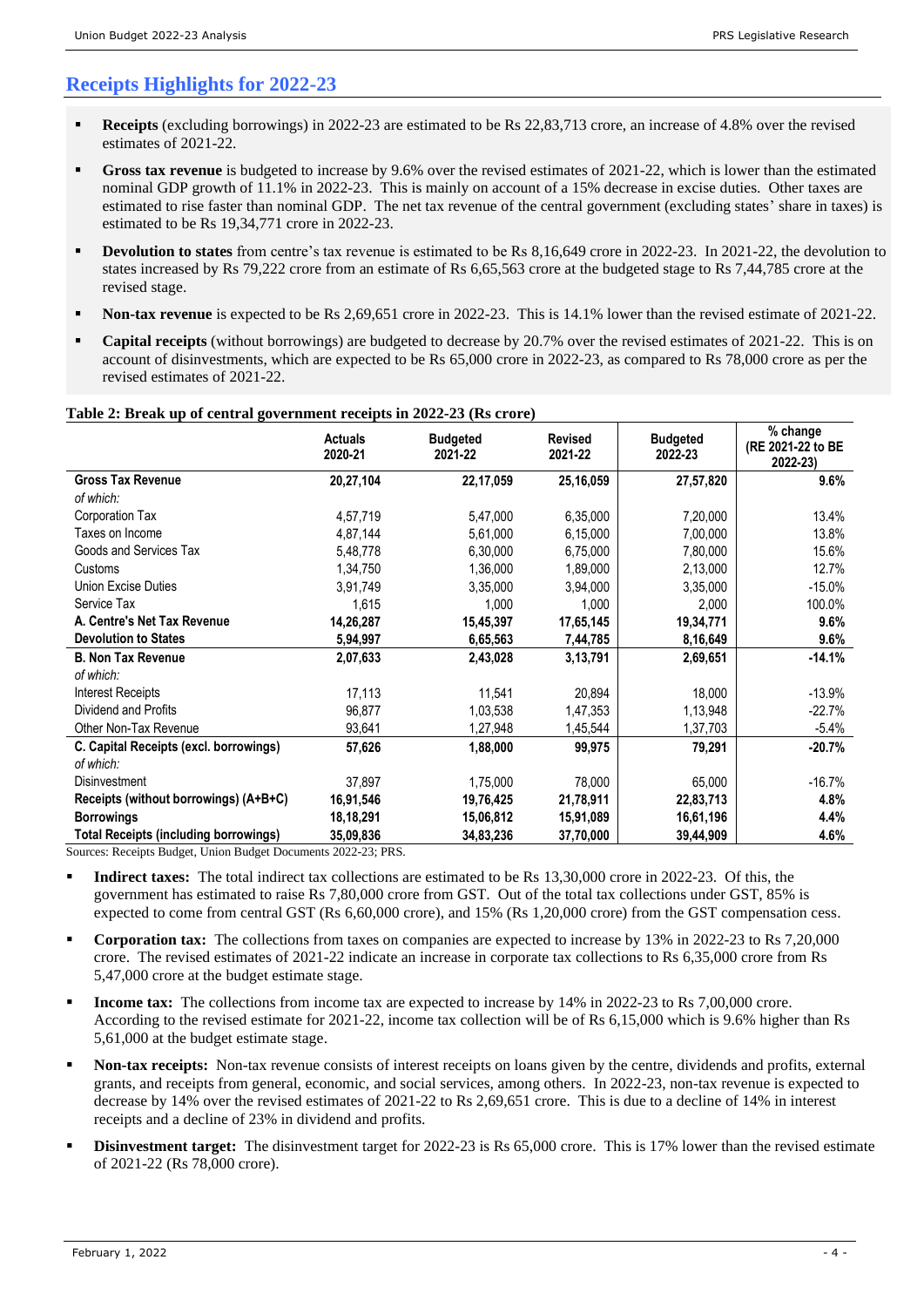## **Expenditure Highlights for 2022-23**

- **Total expenditure** in 2022-23 is expected to be Rs 39,44,909 crore, which is an increase of 4.6% over than the revised estimate of 2021-22. Out of this, (i) Rs 11,81,084 crore is proposed to be spent on central sector schemes (1.2% decrease over the revised estimate of 2021-22), and (ii) Rs 4,42,781 crore is proposed to be spent on centrally sponsored schemes (a 6.6% increase over the revised estimate of 2021-22).
- The government has estimated to spend Rs 2,07,132 crore on pension in 2022-23, which is 4.1% higher than the revised estimate of 2021-22. In addition, expenditure on interest payment in 2022-23 is estimated to be Rs 9,40,651 crore, which is 23.8% of the government's expenditure.

#### **Table 3: Break up of central government expenditure in 2022-23 (Rs crore)**

|                                            | <b>Actuals</b><br>2020-21 | <b>Budgeted</b><br>2021-22 | <b>Revised</b><br>2021-22 | <b>Budgeted</b><br>2022-23 | % change (RE 2021-<br>22 to BE 2022-23) |
|--------------------------------------------|---------------------------|----------------------------|---------------------------|----------------------------|-----------------------------------------|
| <b>Central Expenditure</b>                 | 27,49,541                 | 26,72,604                  | 29, 17, 249               | 30,06,111                  | 3.0%                                    |
| <b>Establishment Expenditure of Centre</b> | 5.94.449                  | 6.09.014                   | 7,00,541                  | 6,92,214                   | $-1.2%$                                 |
| <b>Central Sector Schemes</b>              | 13,56,817                 | 10,51,703                  | 11,95,078                 | 11,81,085                  | $-1.2%$                                 |
| Other expenditure                          | 7,98,274                  | 10,11,887                  | 10,21,631                 | 11,32,813                  | 10.9%                                   |
| <b>Grants for CSS and other transfers</b>  | 7,60,295                  | 8,10,632                   | 8,52,751                  | 9,38,797                   | 10.1%                                   |
| Centrally Sponsored Schemes (CSS)          | 3,83,976                  | 3.81.305                   | 4,15,351                  | 4,42,781                   | 6.6%                                    |
| <b>Finance Commission Grants</b>           | 1,84,063                  | 2,20,843                   | 2,11,065                  | 1,92,108                   | $-9.0\%$                                |
| of which:                                  |                           |                            |                           |                            |                                         |
| Rural Local Bodies                         | 60.750                    | 44.901                     | 42,623                    | 46,513                     | 9.1%                                    |
| Urban Local Bodies                         | 26.710                    | 22,114                     | 14,614                    | 22,908                     | 56.8%                                   |
| Grants-in-aid                              | 22.262                    | 35.376                     | 35.376                    | 36,486                     | 3.1%                                    |
| Post Devolution Revenue Deficit Grants     | 74.340                    | 1,18,452                   | 1,18,452                  | 86,201                     | $-27.2%$                                |
| Other grants                               | 1,92,257                  | 2,08,484                   | 2,26,334                  | 3,03,908                   | 34.3%                                   |
| <b>Total Expenditure</b>                   | 35,09,836                 | 34,83,236                  | 37,70,000                 | 39,44,909                  | 4.6%                                    |

Sources: Budget at a Glance, Union Budget Documents 2022-23; PRS.

#### **Expenditure by Ministries**

The ministries with the 13 highest allocations account for 53% of the estimated total expenditure in 2022-23. Of these, the Ministry of Defence has the highest allocation in 2022-23, at Rs 5,25,166 crore. It accounts for 13.3% of the total budgeted expenditure of the central government. Other Ministries with high allocation include: (i) Consumer Affairs, Food and Public Distribution, (ii) Road Transport and Highways, and (iii) Home Affairs. Table 4 shows the expenditure on Ministries with the 13 highest allocations for 2022-23 and the changes in allocation as compared to the revised estimate of 2021-22.

#### **Table 4: Ministry-wise expenditure in 2022-23 (Rs crore)**

|                                                | <b>Actuals</b><br>2020-21 | <b>Budgeted</b><br>2021-22 | <b>Revised</b><br>2021-22 | <b>Budgeted</b><br>2022-23 | $%$ change<br>(RE 2021-22 to BE 2022-23) |
|------------------------------------------------|---------------------------|----------------------------|---------------------------|----------------------------|------------------------------------------|
| Defence                                        | 4,85,681                  | 4,78,196                   | 5,02,884                  | 5,25,166                   | 4.4%                                     |
| Consumer Affairs, Food and Public Distribution | 5,66,797                  | 2,56,948                   | 3,04,454                  | 2,17,684                   | $-28.5%$                                 |
| Road Transport and Highways                    | 99,159                    | 1,18,101                   | 1,31,149                  | 1,99,108                   | 51.8%                                    |
| Home Affairs                                   | 1,44,258                  | 1,66,547                   | 1,73,083                  | 1,85,776                   | 7.3%                                     |
| Railways                                       | 1, 12, 159                | 1,10,055                   | 1,20,056                  | 1,40,367                   | 16.9%                                    |
| <b>Rural Development</b>                       | 1,97,593                  | 1,33,690                   | 1,55,043                  | 1,38,204                   | $-10.9%$                                 |
| Agriculture and Farmers' Welfare               | 1,15,827                  | 1,31,531                   | 1,26,808                  | 1,32,514                   | 4.5%                                     |
| <b>Chemicals and Fertilisers</b>               | 1,29,510                  | 80,715                     | 1,41,735                  | 1,07,715                   | $-24.0%$                                 |
| Communications                                 | 60,903                    | 75,265                     | 54,517                    | 1,05,407                   | 93.3%                                    |
| Education                                      | 84,219                    | 93,224                     | 88,002                    | 1,04,278                   | 18.5%                                    |
| Health and Family Welfare                      | 80,694                    | 73,932                     | 86,001                    | 86,201                     | 0.2%                                     |
| Jal Shakti                                     | 23,199                    | 69,053                     | 69,046                    | 86,189                     | 24.8%                                    |
| Housing and Urban Affairs                      | 46,701                    | 54,581                     | 73,850                    | 76,549                     | 3.7%                                     |
| <b>Other Ministries</b>                        | 13,63,136                 | 16,41,398                  | 17,43,372                 | 18,39,751                  | 5.5%                                     |
| <b>Total Expenditure</b>                       | 35,09,836                 | 34,83,236                  | 37,70,000                 | 39,44,909                  | 4.6%                                     |

Sources: Expenditure Budget, Union Budget 2022-23; PRS.

- **Communications:** Allocation to the Ministry of Communications is estimated to increase by Rs 50,890 crore (93%) in 2022-23, over the revised estimate of 2021-22. This is mainly on account of capital infusion of Rs 44,720 crore in BSNL.
- **Road Transport and Highways:** Allocation to the Ministry of Road Transport and Highways is estimated to increase by Rs 67,959 crore (52%) in 2022-23, over the revised estimate of 2021-22. This is mainly on account of an increase in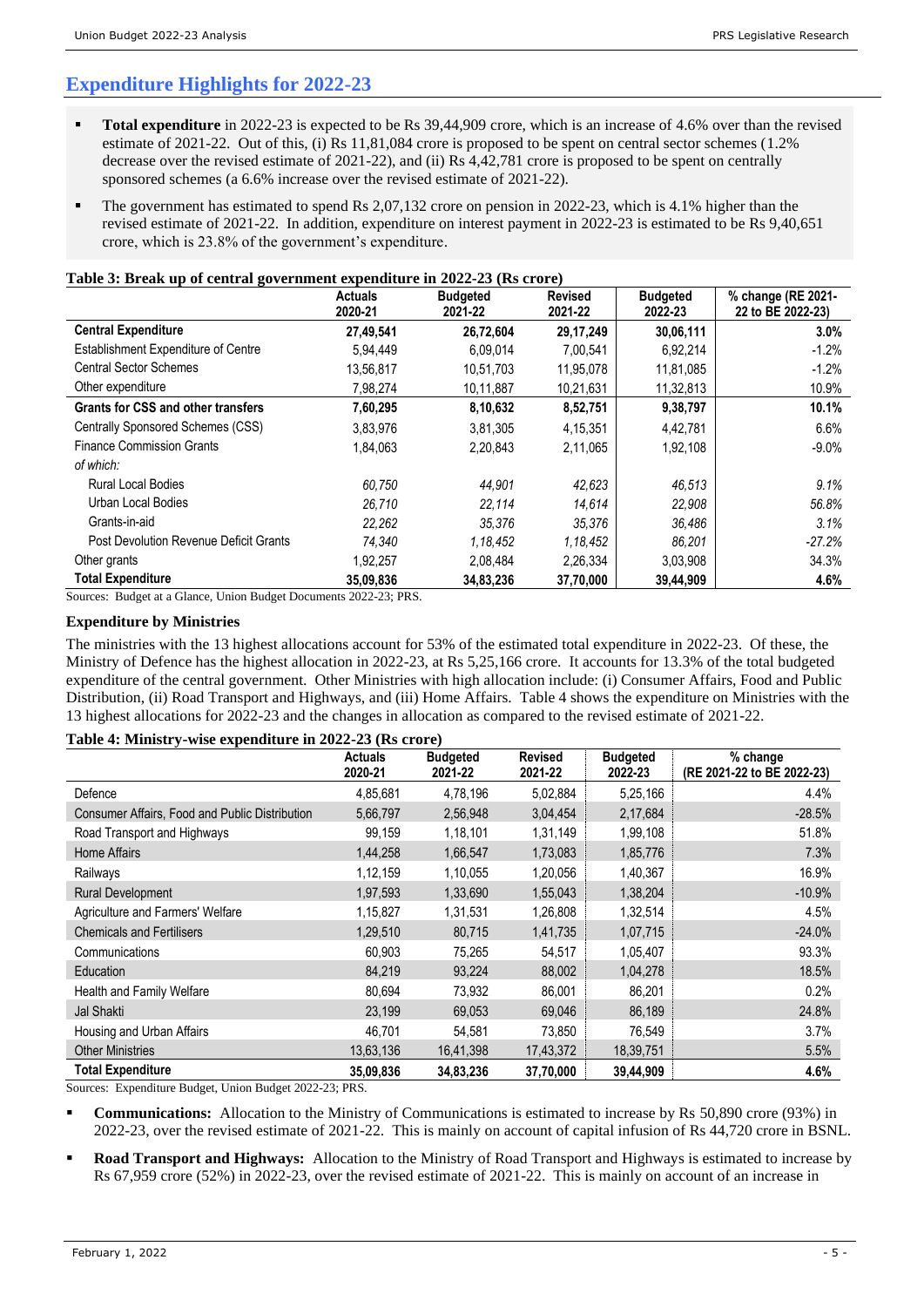investment in National Highway Authority of India (Rs 1,34,015 crore in 2022-23 as compared to Rs 65,060 crore in 2021-22).

- In 2021-22, transfer to states as support for COVID-19 vaccines was Rs 39,000 crore, higher than the budget estimate of Rs 35,000 crore. Allocation for 2022-23 is Rs 5,000 crore.
- Allocation towards the Ministries of Consumer Affairs, Food and Public Distribution, and Chemicals and Fertilisers have decreased mainly on account of a reduction in food subsidy and fertiliser subsidy, respectively. We discuss the expenditure on subsidies below.

#### **Expenditure on Subsidies**

In 2022-23, the total expenditure on subsidies is estimated to be Rs 3,55,639 crore, a decrease of 27.1% from the revised estimate of 2021-22 (Table 5).

- **• Food subsidy:** Allocation to food subsidy is estimated at Rs 2,06,831 crore in 2022-23, a 27.8% decrease over the revised estimate of 2021-22. A higher level of food subsidy was budgeted in 2020-21 and 2021-22 mainly on account of: (i) Pradhan Mantri Garib Kalyan Ann Yojana, which provides for free foodgrains to poor to mitigate the impact of COVID-19, and (ii) clearing loans of Food Corporation of India.
- **Fertiliser subsidy:** Expenditure on fertiliser subsidy is estimated at Rs 1,05,222 crore in 2022-23. This is a decrease of Rs 34,900 crore from the revised estimate of 2021-22. Fertiliser subsidy for 2021-22 was increased substantially under the supplementary demands in December 2021. This was in response to a sharp increase in international prices of raw materials used in the manufacturing of fertilisers.
- Petroleum subsidy: Petroleum subsidy consists of subsidy for LPG and Kerosene. No kerosone subsidy has been budgeted for either 2021-22 or 2022-23. Expenditure on LPG subsidy is estimated to decrease by 10.8% to Rs 5,813 crore in 2022-23.
- **Other subsidies:** Expenditure on other subsidies includes interest subsidies for various government schemes, subsidies for the price support scheme for agricultural produce, and assistance to state agencies for procurement, among others. In 2022-23, the expenditure on these other subsidies is estimated to decrease by 31% over the revised estimate of 2021-22.

**Total 7,58,165 3,69,899 4,87,872 3,55,639 -27.1%**

| <b>Actuals</b><br>2020-21 | <b>Budgeted</b><br>2021-22               | <b>Revised</b><br>2021-22 | <b>Budgeted</b><br>2022-23 | % change<br>(RE 2021-22 to BE 2022-23) |
|---------------------------|------------------------------------------|---------------------------|----------------------------|----------------------------------------|
| 5,41,330                  | 2.42.836                                 | 2.86.469                  | 2,06,831                   | $-27.8%$                               |
| 1,27,922                  | 79,530                                   | 1,40,122                  | 1,05,222                   | $-24.9%$                               |
| 38.455                    | 14.073                                   | 6.517                     | 5.813                      | $-10.8%$                               |
| 50.459                    | 33.460                                   | 54,763                    | 37,773                     | $-31.0%$                               |
|                           | Table 5: Subsidies in 2022-23 (Rs crore) |                           |                            |                                        |

Sources: Expenditure Profile, Union Budget 2022-23; PRS.

#### **Expenditure on Major Schemes**

#### **Table 6: Scheme wise allocation in 2022-23 (Rs crore)**

|                                                          | <b>Actuals</b><br>2020-21 | <b>Budgeted</b><br>2021-22 | <b>Revised</b><br>2021-22 | <b>Budgeted</b><br>2022-23 | % change (RE 2021-<br>22 to BE 2022-23) |
|----------------------------------------------------------|---------------------------|----------------------------|---------------------------|----------------------------|-----------------------------------------|
| <b>MGNREGS</b>                                           | 1,11,170                  | 73,000                     | 98,000                    | 73,000                     | $-25.5%$                                |
| <b>PM-KISAN</b>                                          | 60,990                    | 65,000                     | 67,500                    | 68,000                     | 0.7%                                    |
| Jal Jeevan Mission/National Rural Drinking Water Mission | 10,998                    | 50,011                     | 45,011                    | 60,000                     | 33.3%                                   |
| Pradhan Mantri Awas Yojana                               | 40.260                    | 27,500                     | 47,390                    | 48.000                     | 1.3%                                    |
| <b>National Education Mission</b>                        | 28,088                    | 34,300                     | 30,796                    | 39,553                     | 28.4%                                   |
| National Health Mission                                  | 37.478                    | 37,130                     | 34,947                    | 37,800                     | 8.2%                                    |
| Saksham Anganwadi and POSHAN 2.0*                        |                           | 20,105                     | 20,000                    | 20,263                     | 1.3%                                    |
| Modified Interest Subvention Scheme*                     |                           |                            |                           | 19,500                     |                                         |
| Pradhan Mantri Gram Sadak Yojana                         | 13,688                    | 15,000                     | 14,000                    | 19,000                     | 35.7%                                   |
| Pradhan Mantri Fasal Bima Yojana                         | 14,161                    | 16,000                     | 15,989                    | 15,500                     | $-3.1%$                                 |
| National Livelihood Mission-Ajeevika                     | 10.025                    | 14,473                     | 12,505                    | 14,236                     | 13.8%                                   |
| <b>AMRUT and Smart Cities Mission</b>                    | 9,754                     | 13,750                     | 13,900                    | 14,100                     | 1.4%                                    |
| Pradhan Mantri Krishi Sinchai Yojana                     | 7,877                     | 11.588                     | 12.706                    | 12,954                     | 2.0%                                    |
| Rashtriya Krishi Vikas Yojana                            |                           |                            | $\overline{\phantom{0}}$  | 10,433                     |                                         |
| PM-POSHAN*                                               |                           |                            | $\overline{\phantom{a}}$  | 10,234                     |                                         |

Note: \* Saksham Anganwadi and POSHAN 2.0 replaced certain components of the umbrella ICDS scheme. The Modified Interest Subvention Scheme replaced the scheme for interest subsidy for short term credit to farmers (allocation towards this scheme is Rs 18,142 crore in 2021-22 at the revised stage). PM-POSHAN scheme replaced the Mid-Day Meal Scheme. In 2021-22, the Mid-day Meal Scheme has been allocated Rs 10,234 crore at the revised stage. Sources: Expenditure Profile, Union Budget 2022-23; PRS.

▪ Mahatma Gandhi National Rural Employment Guarantee Scheme (MGNREGS) has the highest allocation in 2022-23 at Rs 73,000 crore. This is a decrease of 25.5% over the revised estimate of 2021-22. In 2021-22, allocation to the scheme has increased by 34.2% from Rs 73,000 crore at the budget stage to Rs 98,000 crore at the revised stage, to mitigate the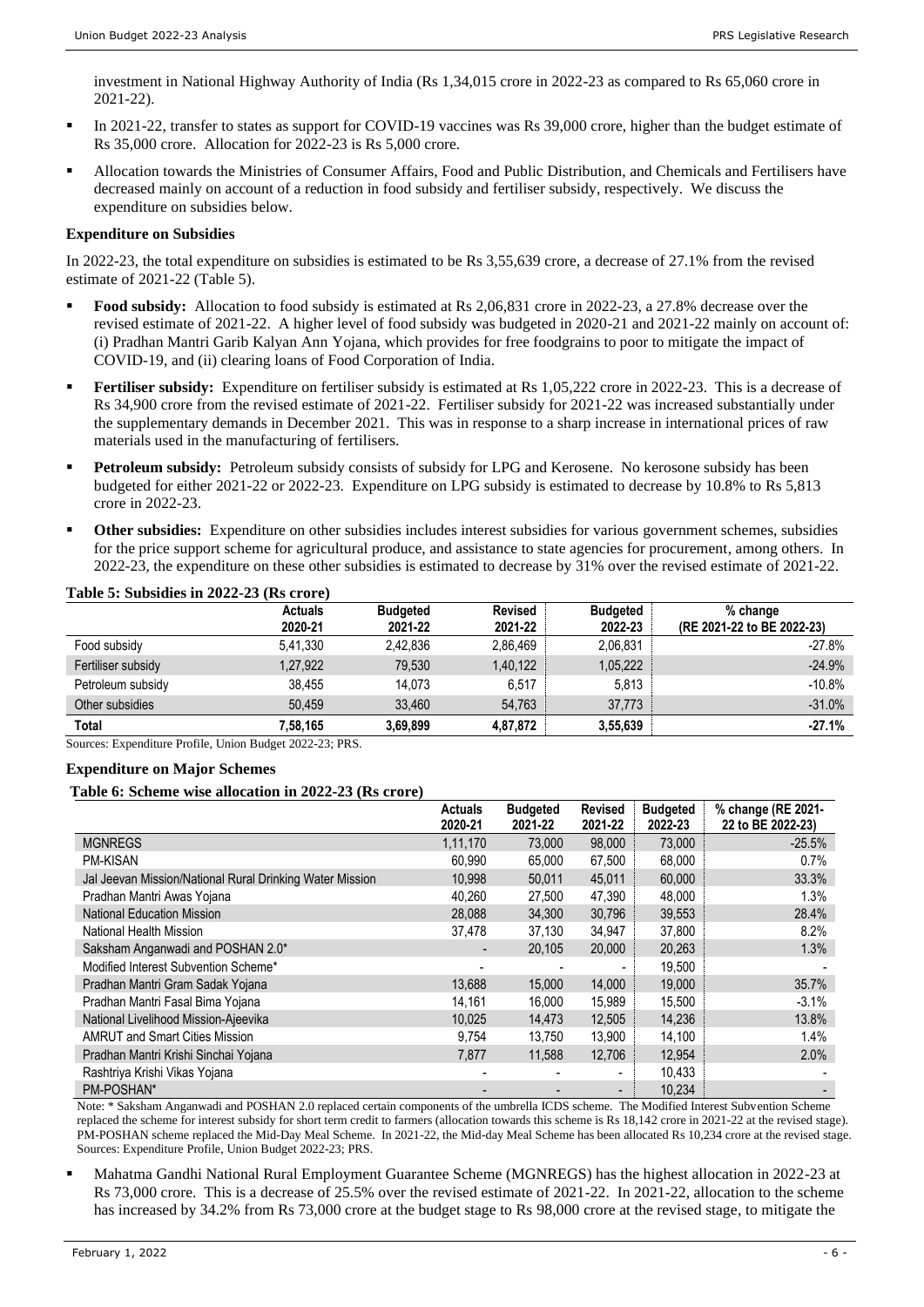impact of second wave of COVID-19.

- **•** The PM-KISAN scheme (income support to farmers) has the second highest allocation in 2022-23 at Rs 68,000 crore. Allocation to the scheme has seen a marginal increase of 0.7% over the revised estimate of 2021-22.
- Key schemes with the comparatively higher increase in allocation in 2022-23 include: (i) Pradhan Mantri Gram Sadak Yojana (35.7%), (ii) Jal Jeevan Mission (33.3%), and (iii) National Education Mission (28.4%).

### **Expenditure on Scheduled Caste and Scheduled Tribe sub-plans and schemes for welfare of women, children and NER**

- Programmes for the welfare of women and children have been allocated Rs 2,63,743 crore in 2022-23, an increase of 7.1% over the revised estimate of 2021- 22. These allocations include programmes under all the ministries.
- The allocation towards scheduled castes and scheduled tribes in 2022-23 is estimated to increase by 1.7% and 2%, respectively. The allocation towards North Eastern Region is estimated to increase by 11.1% in 2022-23 over the revised estimates of 2021-22.

| Table 7: Allocations for women, children, SCs, STs and NER (Rs crore) |                           |                           |                            |                                           |  |  |  |
|-----------------------------------------------------------------------|---------------------------|---------------------------|----------------------------|-------------------------------------------|--|--|--|
|                                                                       | <b>Actuals</b><br>2020-21 | <b>Revised</b><br>2021-22 | <b>Budgeted</b><br>2022-23 | % change<br>(RE 2021-22 to<br>BE 2022-23) |  |  |  |
| Welfare of Women                                                      | 1.52.099                  | 1.66.183                  | 1,71,006                   | 2.9%                                      |  |  |  |
| <b>Welfare of Children</b>                                            | 77,482                    | 80.003                    | 92,737                     | 15.9%                                     |  |  |  |
| <b>Scheduled Castes</b>                                               | 71.811                    | 1.39.956                  | 1.42.342                   | 1.7%                                      |  |  |  |
| <b>Scheduled Tribes</b>                                               | 49.433                    | 87.473                    | 89,265                     | 2.0%                                      |  |  |  |
| North Eastern Region (NER)                                            |                           | 68,440                    | 76,040                     | 11.1%                                     |  |  |  |

Sources: Expenditure Profile, Union Budget 2022-23; PRS.

### **Fiscal Responsibility and Budget Management targets**

The Fiscal Responsibility and Budget Management (FRBM) Act, 2003 requires the central government to progressively reduce its outstanding debt, revenue deficit and fiscal deficit. The central government gives three year rolling targets for these indicators when it presents the Union Budget each year. Note that the Medium Term Fiscal Policy Statement in both 2021-22 and 2022-23 did not provide rolling targets for budget deficits. In the Budget speech, the finance minister noted that the government aims to reduce fiscal deficit to below 4.5% of GDP by 2025-26.

**Fiscal deficit** is an indicator of borrowings by the government for financing its expenditure. The estimated fiscal deficit for 2022-23 is 6.4% of GDP.

**Revenue deficit** is the excess of revenue expenditure over revenue receipts. Such a deficit implies the government's need to borrow funds to meet expenses which may not provide future returns. The estimated revenue deficit for 2022-23 is 3.8% of GDP.

| Table 8: FRBM targets for deficits (as % of GDP) |
|--------------------------------------------------|
|--------------------------------------------------|

|                        | <b>Actuals</b><br>2020-21 | <b>Revised</b><br>2021-22 | <b>Budgeted</b><br>2022-23 |
|------------------------|---------------------------|---------------------------|----------------------------|
| <b>Fiscal Deficit</b>  | 9.2%                      | 6.9%                      | 6.4%                       |
| <b>Revenue Deficit</b> | 7.3%                      | 4.7%                      | 3.8%                       |
| <b>Primary Deficit</b> | 5.8%                      | 3.3%                      | 2.8%                       |

Sources: Medium Term Fiscal Policy Statement, Union Budget 2022-23; PRS.

In 2021-22, the government had set a budget estimate of 6.8% of GDP for fiscal deficit, and 5.1% of GDP for revenue deficit. As per the revised estimates, the fiscal deficit is expected to marginally exceed the budget estimate to 6.9% while revenue deficit is estimated to be lower at 4.7%.

**Primary deficit** is the difference between fiscal deficit and interest payments. It is estimated to be 2.8% of GDP in 2022-23.



Revenue Deficit: Budgeted vs Actual (% of GDP)



Note: Data for 2021-22 is revised estimate.

Sources: Budget at a Glance, Union Budget (multiple years); PRS.